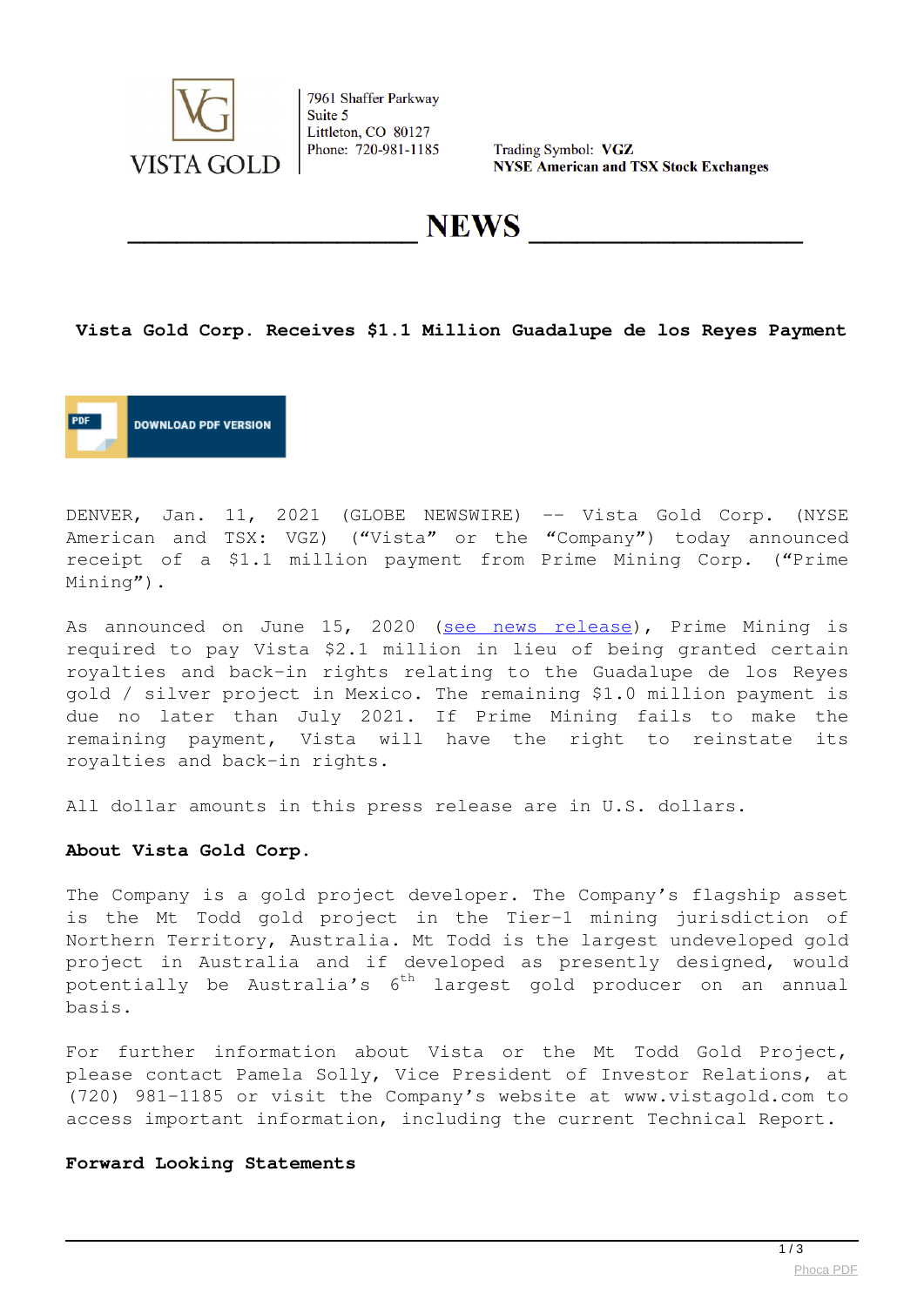

7961 Shaffer Parkway Suite 5 Littleton, CO 80127 Phone: 720-981-1185

Trading Symbol: VGZ **NYSE American and TSX Stock Exchanges** 

**NEWS** 

## **Vista Gold Corp. Receives \$1.1 Million Guadalupe de los Reyes Payment**

This press release contains forward-looking statements within the meaning of the U.S. Securities Act of 1933, as amended, and U.S. Securities Exchange Act of 1934, as amended, and forward-looking information within the meaning of Canadian securities laws. All statements, other than statements of historical facts, included in this press release that address activities, events or developments that we expect or anticipate will or may occur in the future, including such things as our expectation that we will receive \$1.0 million no later than July 2021, our ongoing efforts to advance development of Mt Todd to potentially be Australia's  $6<sup>th</sup>$  largest gold producer are forward-looking statements and forward-looking information. The material factors and assumptions used to develop the forward-looking statements and forward-looking information contained in this press release include the following: our discussions and contractual arrangements with Prime Mining; our reliance that Prime Mining will deem the exploration results at the Guadalupe de los Reyes gold / silver project sufficiently positive to continue its business plans for this project and its ability to raise funds to meet obligations when due; our approved business plans, exploration and assay results, results of our test work for process area improvements, mineral resource and reserve estimates and results of preliminary economic assessments, prefeasibility studies and feasibility studies on our projects, if any, our experience with regulators, and positive changes to current economic conditions and the price of gold. When used in this press release, the words "optimistic," "potential," "indicate," "expect," "intend," "hopes," "believe," "may," "will," "if," "anticipate," and similar expressions are intended to identify forward-looking statements and forward-looking information. These statements involve known and unknown risks, uncertainties and other factors which may cause the actual results, performance or achievements of the Company to be materially different from any future results, performance or achievements expressed or implied by such statements. Such factors include, among others, uncertainty of resource and reserve estimates, uncertainty as to the Company's future operating costs and ability to raise capital; risks relating to cost